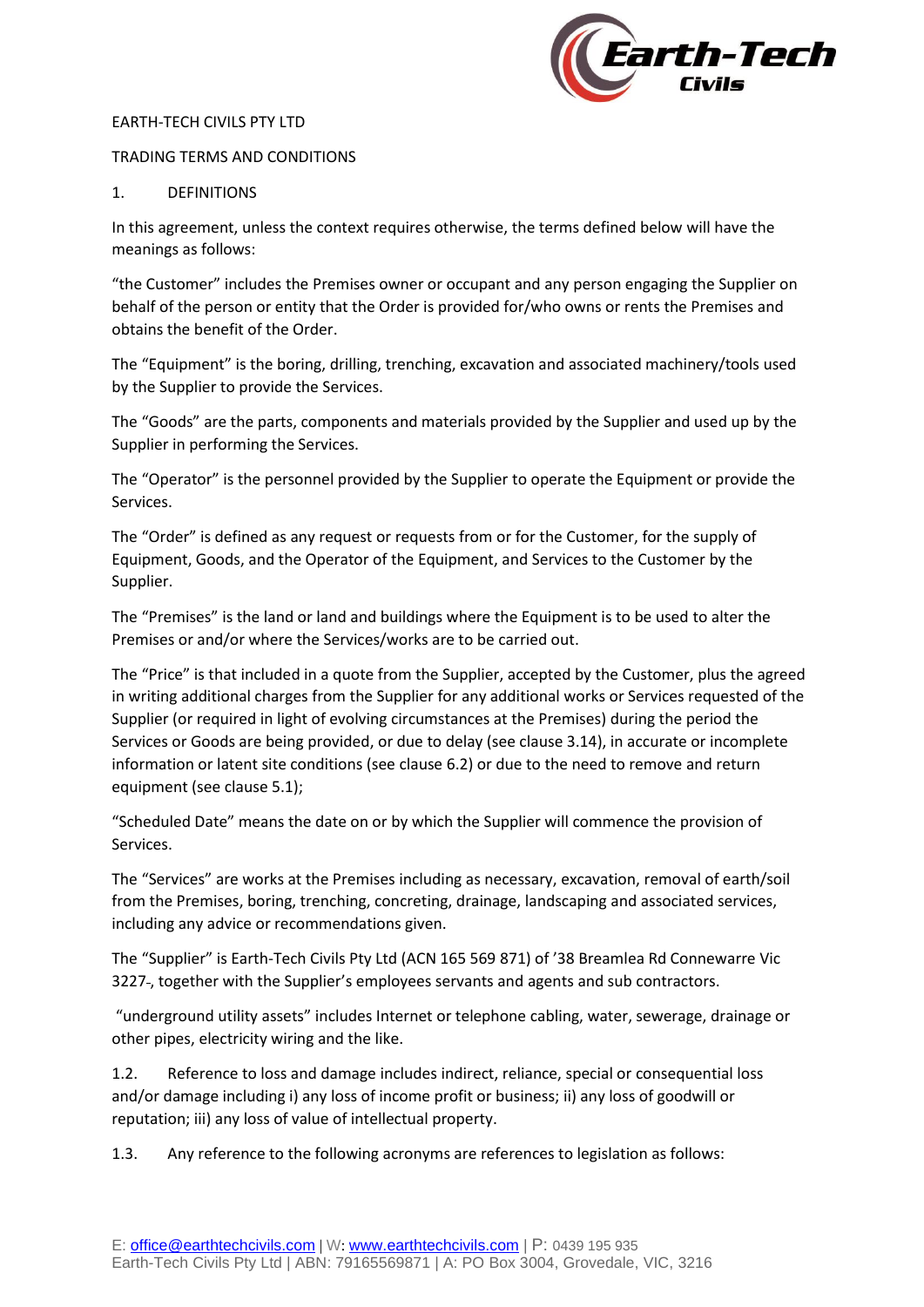

"ACL" means the Australian Consumer Law comprised in The Trade Practices Amendment (Australian Consumer Law) Act (No. 2) 2010, Schedule 1

"DBCA" means the Domestic Building Contracts Act 2007 (Vic)

"SOPA" refers to the Building and Construction Industry Security of Payment Act 2002 (Vic).

1.4. GST refers to goods and services tax under the A New Tax System (Goods and Services Tax) Act 1999 (Cth).

1.5. The terms "security agreement", "security interest", "PPS lease", "purchase money security interest", "collateral", "financing statement", "financing change statement" are as defined in the Personal Property Securities Act 2009 (Cth).

1.6 The word "writing" connotes and includes exchanges of emails, letters or text messages between the parties, or such communications from the Supplier to the Customer, or between them, confirming agreements between them.

1.7. In these terms and conditions, the singular shall include the plural, the masculine shall include feminine and neuter and words importing persons shall apply to corporations.

2. GENERAL

2.1. These terms and conditions together with the Supplier's quotation, fee hire schedule, credit application form, the Customer's written order (if any) and/or Customer's purchase order (excluding any terms and conditions inconsistent with these terms and conditions, on or contained in the Customer's purchase order) constitutes the agreement between the Supplier and the Customer ("the agreement").

2.2. Any Order is deemed to incorporate these terms and conditions, which may not be varied unless expressly agreed to by the parties in writing. In the event that an inconsistency exists and/or arises between these terms and the Order, it is acknowledged and agreed between the parties that these terms and conditions will prevail.

2.3. These terms and conditions are binding on the Customer, his or her (or it's) heirs, assignees, executors, trustees and where applicable, any liquidator, receiver or administrator. The person signing or initiating the Order warrants to the Supplier that they have the authority to bind the Customer, and if a different legal entity, the legal entity placing the Order. *If the person signing or initiating the Order is a director or shareholder of the Customer or a beneficiary of the trust which the Customer is trustee (hereafter "the person"), the person signing or initiating the Order, by their signature or initiation of the Order, acknowledges that they are personally bound, in addition to the Customer, by the Customer's obligation to the Supplier under this agreement and the person guarantees to the Supplier the performance by the Customer of all the terms and conditions herein contained and indemnifies the Supplier from any loss resulting from the Customer failing to abide by these terms and conditions.*

2.4. The Customer acknowledges that, to the extent that they have contracted with the Supplier in the past under these terms and conditions, that these terms and conditions shall apply to any future dealings as between the parties, unless and until the Customer engages the Supplier under Supplier modified terms and conditions.

2.5. Where more than one Customer completes this Agreement or is bound by it (including through the action of agents), each shall be liable jointly and severally.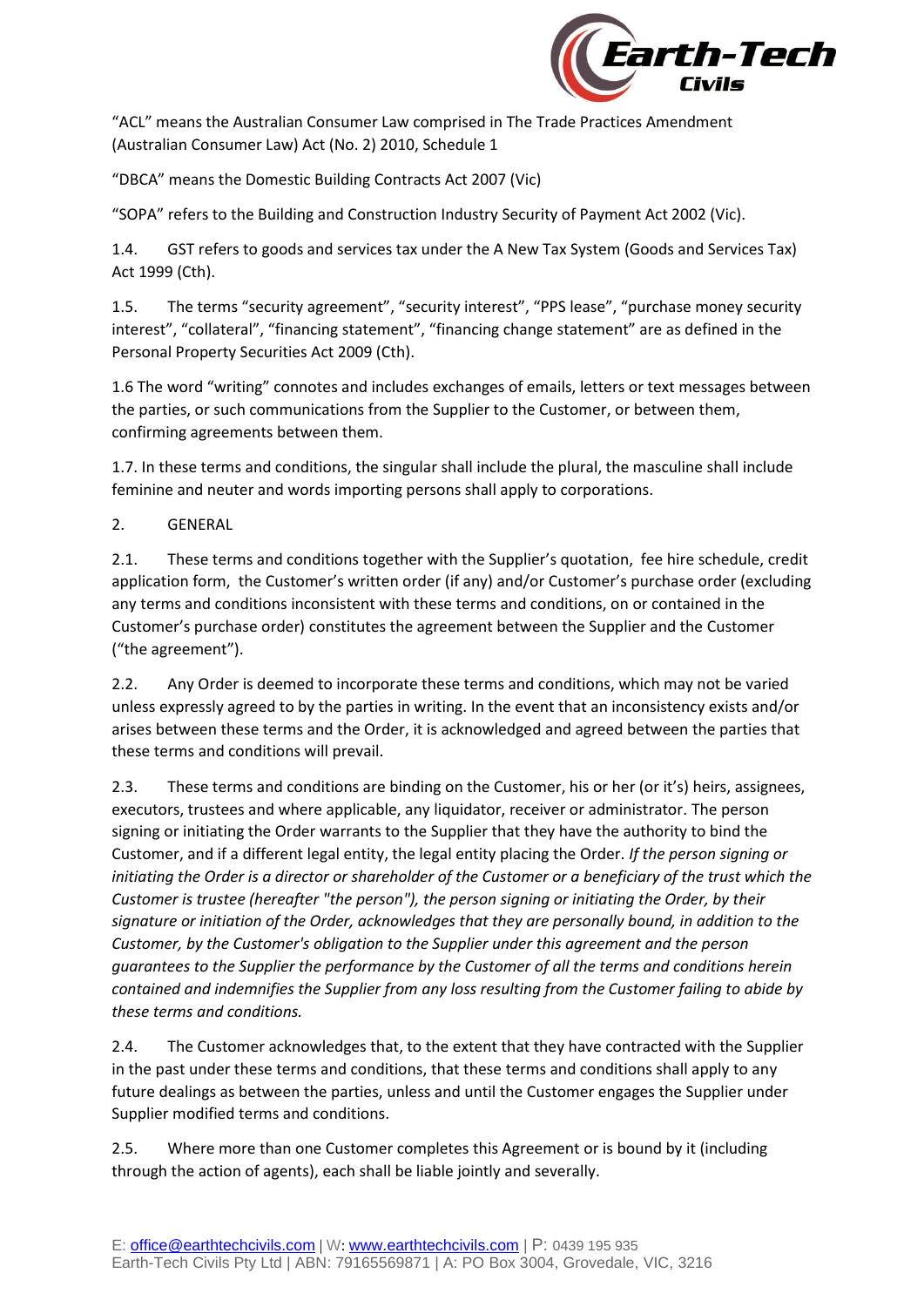

2.6. If any provision of these terms and conditions shall be held by a Court to be invalid, void, illegal or unenforceable the validity, existence, legality and enforceability of the remaining provisions shall not be affected, prejudiced or impaired and the offending provision shall be deemed as severed from these terms and conditions.

2.7. The Supplier may sub-contract all or any part of the Order works to be performed without the Customer's consent, but the Supplier acknowledges that it remains at all times, as between the parties to this contract, liable to the Customer.

2.8. The failure by the parties to enforce any provision of these terms and conditions shall not be treated as a waiver of that provision, nor shall it affect the party's right to subsequently enforce that provision.

3. QUOTATIONS, ORDERS, VARIATIONS ON QUOTES AND BASIC ASSUMPTIONS

3.1. Any quotation given by the Supplier will expire after thirty (30) days of being given and must be accepted, generally in writing, but in any event, if the Supplier is invited onto the Premises to perform the Services, the Customer will be deemed to have accepted the quotation and these terms and conditions.

3.2. To provide Customer(s) with a quotation, the Customer may be requested to allow the Supplier to inspect the Premises and must provide the following documents either at the time of submitting a request for Services or subsequently:

3.2.1. The proposed site plans;

3.2.2. The site assessment and survey report (including a soil report if obtained); and

3.2.3. The engineer's designs, including any in relation to protection of adjoining property or structures.

3.3. The Customer must also provide any other documentation as requested by the Supplier in connection with a quotation or which a reasonable person would regard the Supplier as needing to have to provide a quote in the circumstances.

3.4. All prices quoted or advertised by the Supplier on its website are based on taxes and statutory charges applicable to the Services current at that time. Should these vary between the date of the Order/quote to the date of the incurring of the tax or charge, the difference is the responsibility of the Customer and the Customer acknowledges it will be invoiced for the extra charge paid by the Supplier..

3.5. A written quotation from the Supplier may include a scope of works detailing the specific Services, Equipment and Operator to be provided by the Supplier.

3.6. The Supplier does not represent that it will provide any Services unless included in the Order.

3.7. As a condition of acceptance of an Order, the Supplier may require the payment of a deposit in respect of the Price and in this event, the Supplier is deemed not to have accepted the Customer's Order unless or until such deposit has been paid.

3.8. If the Supplier notifies the Customer that it requires a payment of a deposit, the Customer must pay the deposit at least twenty four (24) hours prior to the Scheduled Date. If the deposit is not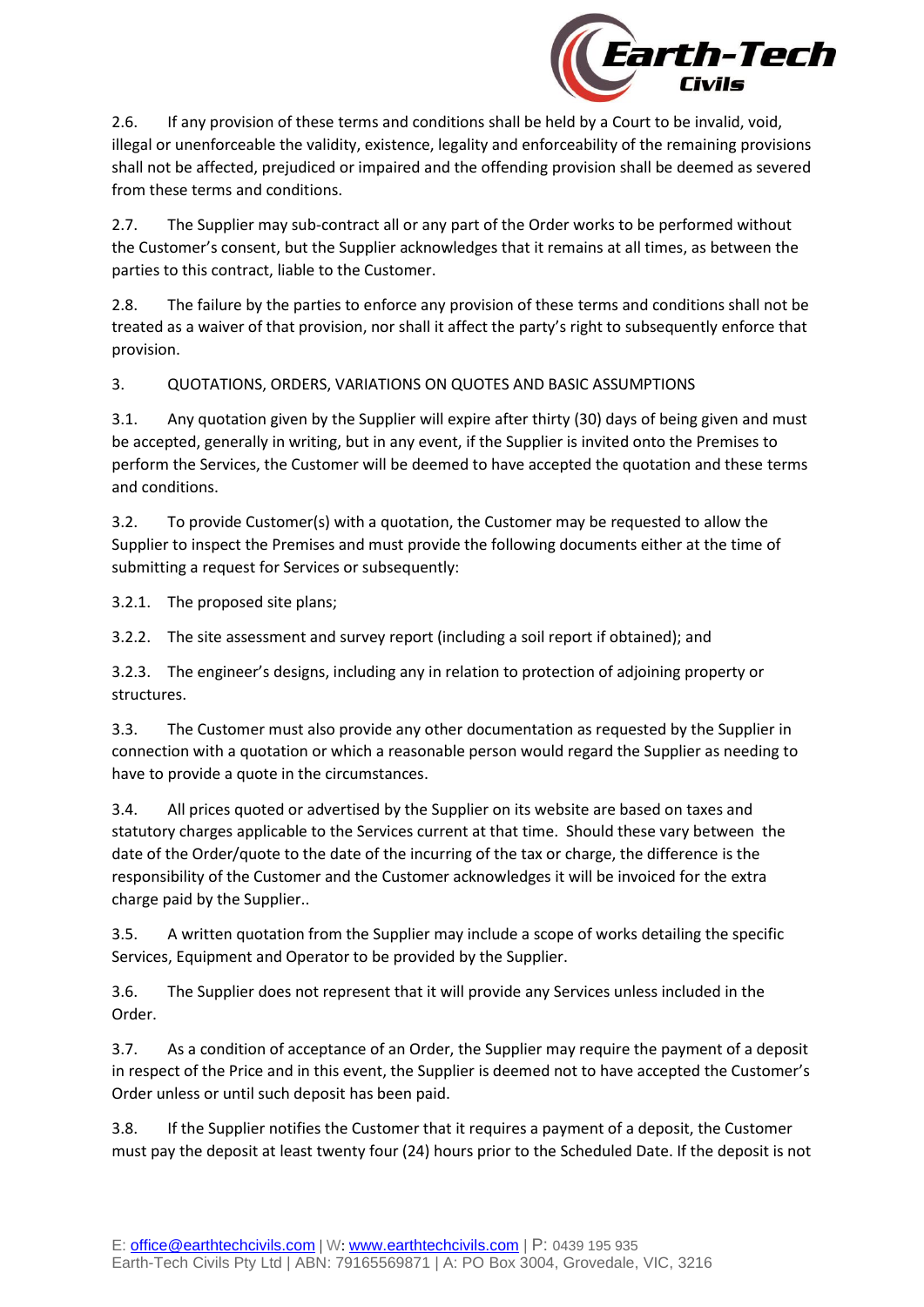

paid, the Supplier may delay the provision of the Services until a time reasonably determined by the Supplier, after the deposit is paid.

3.9. The Customer warrants that it is either the owner of the Premises or is acting with the express authority of the Owner and the Customer indemnifies and will continue to indemnify the Supplier in respect of this warranty; including any claim for loss and damage by the owner of the Premises against the Supplier.

3.10. The Customer grants full access to the Premises to the Supplier and its servants and agents and shall ensure a supply of water and/or electricity (at no cost to the Supplier) as necessary to undertake works and to enable the Supplier to carry out the Services. The Customer, to the extent that it is in control of the Premises, must use its best endeavours to ensure that the Supplier is given unimpeded access to enable the Supplier to quickly and efficiently perform the Services and minimise disruption from other trades on the Premises to the Supplier so doing.

3.11. The Customer will be taken to have accepted the quotation, if the Customer:

3.11.1. Accepts the quotation in writing, or where acceptance may be implied in the circumstances;

3.11.2. Completes and issues a purchase Order or similar; or

3.11.3. pays to the Supplier the required deposit prior to the Scheduled Date; or

3.11.4 Allows or invites the Supplier on to the Premises to perform works specified in the quote or Order.

3.12. The Customer is responsible for obtaining all necessary permits and to mark out the site at the Premises for the provision of the Services and obtaining all engineer reports or similar required to protect adjoining property or structures on the Premises.

3.13. The Customer is responsible for ensuring that the Goods and any tools or Equipment of the Supplier left on the Premises are secured at the Premises in accordance with the Supplier's reasonable instruction and agrees to be responsible for any loss and damage to the Supplier for theft or vandalism of the Goods and tools or Equipment at the Premises not so secured.

3.14 The Supplier may vary the quote in writing during or immediately after providing Services if:

13.14.1. in circumstances where it was reasonable to conclude rock would not be encountered, the Supplier encounters rock at the site,

13.14.2. the information or specifications provided by the Customer are wrong or materially inaccurate (including through omission);

13.14.3. there are latent (at any time of inspection of the site by the Supplier) abnormal site conditions, including but not limited to, excessive grass, wet soil profile, or contaminated fill; or

13.14.4 there is a need to remove the Equipment, reassess the situation and recommence provision of the Services due to there being a failed excavation attempt.

In this clause a "failed excavation attempt" occurs when the Supplier is unable to complete the Services on the day or days anticipated, due to unmarked easements and/or underground utility assets (water, power, Internet cabling), steps have not been taken as recommended by an engineer for the protection of adjoining property or structures on the Premises, the Customer has not checked for the location of underground utility assets to the reasonable satisfaction of the Supplier .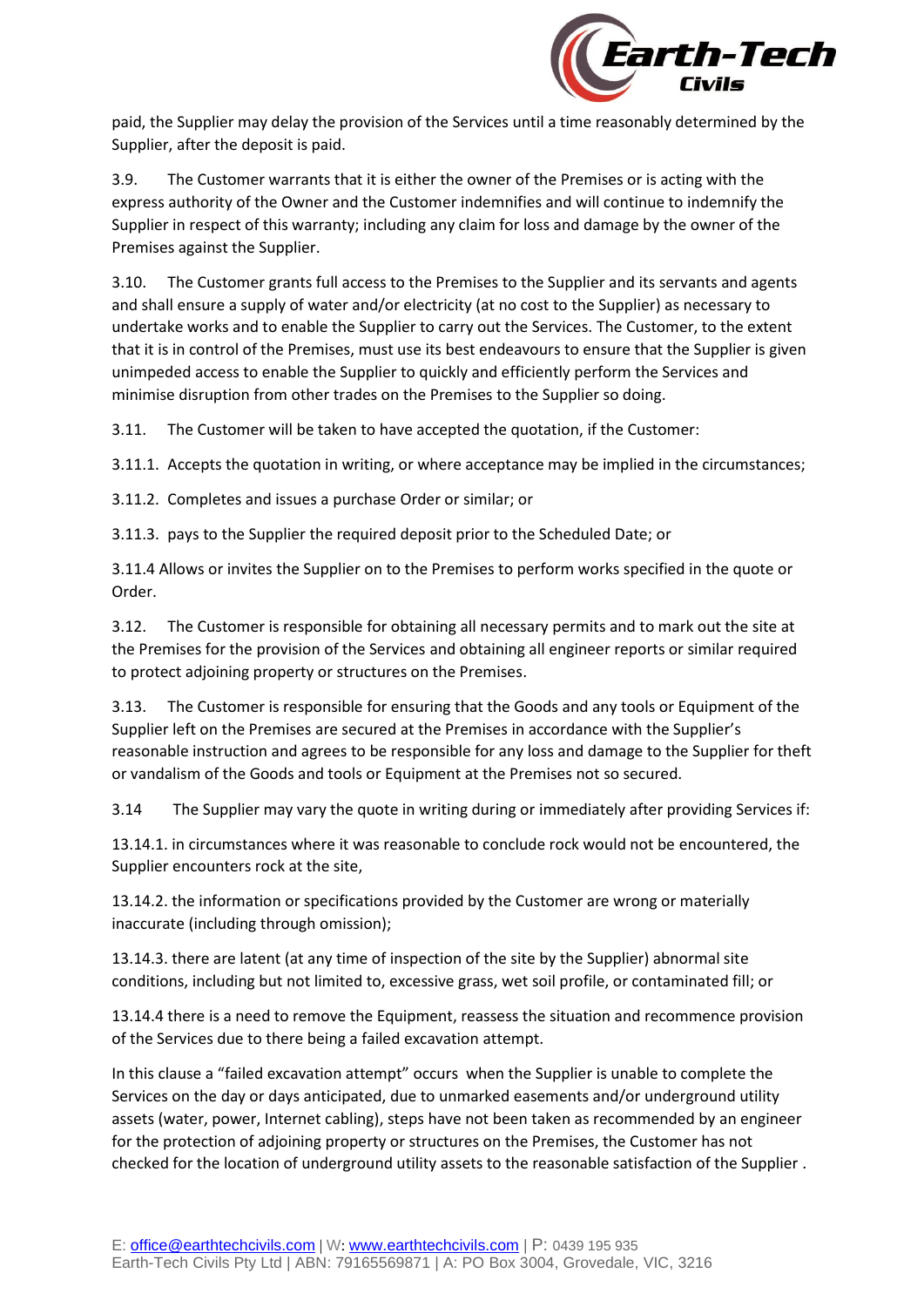

3.15. The customer will maintain all insurances required by law, and will also maintain adequate public and products liability insurance, professional indemnity insurance (if required) and any other insurances that the Supplier deems necessary. All insurances required to be effected by the Customer under this agreement is to be with insurance companies authorised under the Insurance Act 1973 (Cth).

3.16. The Customer will provide the Supplier with certificates of currency issued by the insurer for the insurance required in clause 10.19 within ten business days of receiving a written request from the Supplier.

3.17. If the Customer fails to maintain the insurance required under this agreement, then the Supplier may take out that insurance and the costs of doing so will be a payment due and payable by the Customer to the Supplier.

## 4. PRICE AND PAYMENT

4.1. GST will be charged on the Price including for the Operator, Goods and Services provided by the Supplier, that attract GST, at the applicable rate.

4.2. At the Supplier's sole discretion the Price shall be paid either at the finish of the job, or instalments, based on invoices levied by the Supplier from time to time during completion of the Services.:

4.3. The payment for an invoice shall be made by the Customer in the timeframe indicated in the invoice and never more than 7 days from date of invoice;

4.4 . If an invoice is overdue for payment, the Supplier may cease work at the Premises and remove, at its absolute discretion, all of its Equipment and only return to the Premises to complete the Services once all invoices are paid.;

4.5. It there has been a failure to pay an invoice in full or on time by the Customer (whether with the Supplier or another), the Supplier may, in its absolute discretion require a deposit on account of further works/Services to be performed, before re-commencing work or continuing work .

5. PROVISION OF THE EQUIPMENT AND OPERATOR FOR PERFORMING THE SERVICES

5.1. The Customer must make all arrangements necessary to enable safe delivery of the Equipment (including security arrangements required by the Supplier if the Equipment is to be left at the Premises overnight) otherwise the Customer may be liable for a further or additional charge in respect of transport and re-transport of the Equipment.

5.2. Unless specified to the contrary in the quote or agreed specifically in writing between the Customer and Supplier subsequently, the Supplier does not warrant that it will be capable of providing the Services on a specific day or at a specific time requested by the Customer in its Order but the Supplier will make its best endeavours to meet requested timeframes.

5.3. Subject to otherwise complying with its obligations under the agreement, the Supplier shall exercise its independent discretion as to the most appropriate and effective manner of providing the Services to achieve the Customer's desired result in accordance with plans provided to the Supplier. The Supplier will supervise the operation of the Equipment subject to any reasonable directions of the Customer.

5.4. The Customer acknowledges that the Supplier is the owner of the Equipment and the Customer may not, except with the Supplier's prior written consent, authorise or allow any person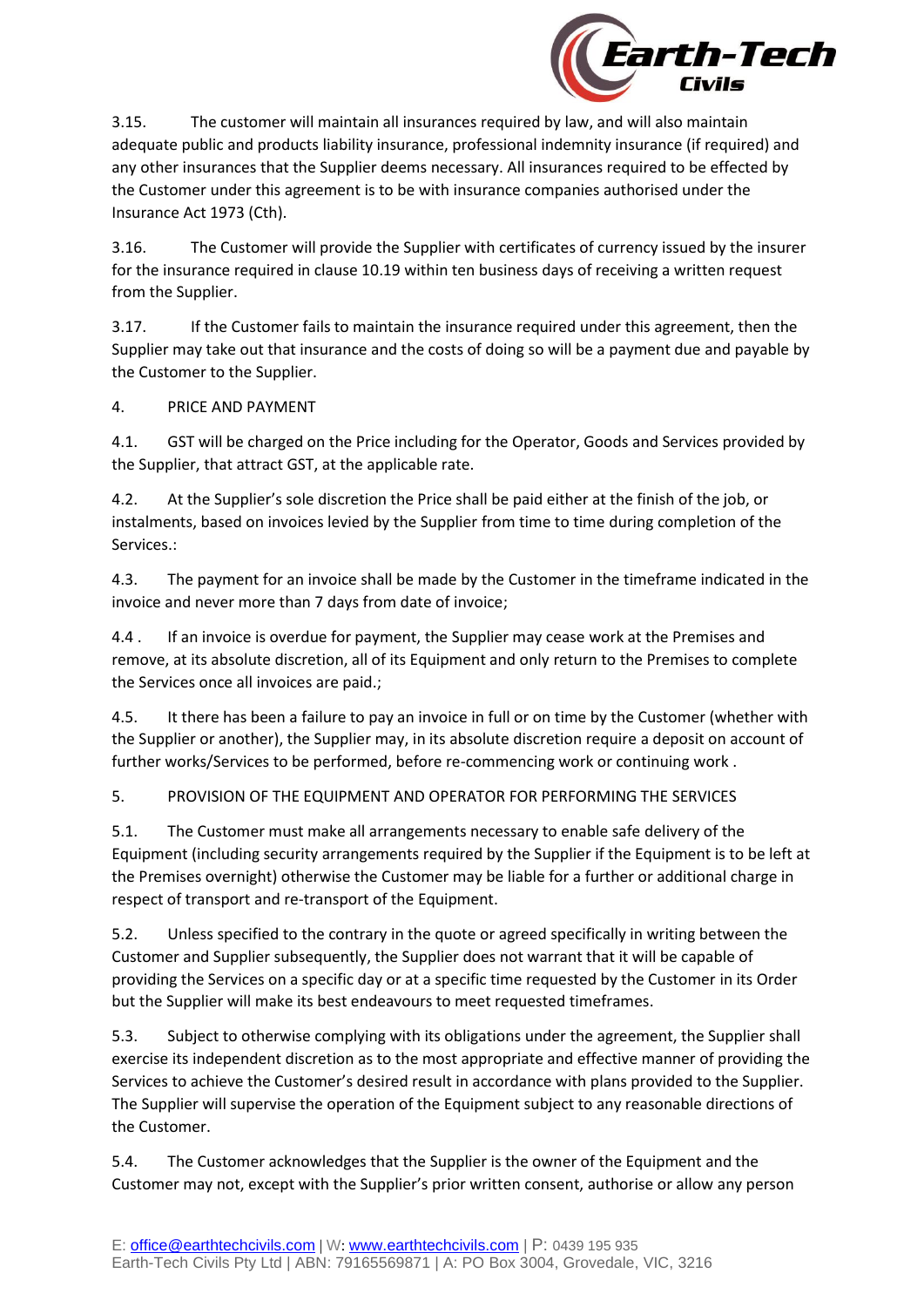

to operate the Equipment other than the Operator(s) supplied by the Supplier for that purpose. The Customer may not use the Equipment or direct the use of the Equipment other than on the Premises or remove or allow the removal of the Equipment from the Premises.

# 6. RISK AND CUSTOMER WARRANTIES

6.1. The Customer will ensure that there is sufficient and accurate information to enable the Supplier to execute the Order/provide the Services, including, but not limited to any special requirements pertaining to the Equipment and Operator skills required to provide the Services and the location of underground utility assets.

6.2. The Supplier takes no responsibility and will not be liable for any loss and damage or costs as a consequence of insufficient or inaccurate/misleading (including through omission) information provided by the Customer. If the Customer provides the Supplier incorrect or misleading information regarding the site, or in the Supplier's reasonable opinion, the Supplier is unable to complete the earthworks in a proper safe manner due inaccurate or misleading information or to site conditions beyond its control, the Supplier may charge the Customer any additional costs it incurs, or fees payable, as a result.

6.3 The Customer warrants that it is in control of the Premises and the Premises are in as safe a condition as is reasonably possible for the Supplier's servants and agents to perform the Services, and the Customer shall indemnify, and keep indemnified the Supplier for any and all claims of a third party for loss and/or damage for personal injury and damage arising from or in connection with failing to keep the Premises safe to work in, including but not limited to injury caused by any feature or condition of the Premises, whether or not any such feature or condition is reasonably obvious and whether or not the feature or condition is known to the Customer.

6.4. The Customer acknowledges that it is the Customer's responsibility to locate/mark out and advise the Supplier prior to the commencement of the Services, of all underground utility assets , including by providing the Supplier with 'dial before you dig', underground radar or other similar reports. The Supplier will take all reasonable care not to damage any utility service or fixed property that the Supplier is aware of. However, the Supplier does not guarantee and is in no way responsible for any damage to these services and/or fixed property as a result of the Supplier's access to the site and/or performance of the Services and the Customer, to the extent damage or loss flows from its failure to advise the Supplier, indemnifies the Supplier for the consequences of damage to underground utility assets.

6.5. Where Services are performed near existing structures at the site, such as buildings and fences, the Supplier will:

6.5.1. Not be responsible for moving or removing any structures such as temporary fences, site amenities, building materials or the like at the site, unless their removal was quoted for; and

6.5.2. Provide its Services and excavate as far as practically possible whilst maintaining the stability and structural integrity of the nearby structures (which are not removed prior to the commencement of the earthworks).

7. APPLICATION OF ACTS AND MODIFICATIONS

7.1. The parties knowledge that the SOPA applies to this contract unless that Act's provisions provide otherwise (e.g. the work is carried out on premises the Customer will reside in permanently and this contract is with the Customer).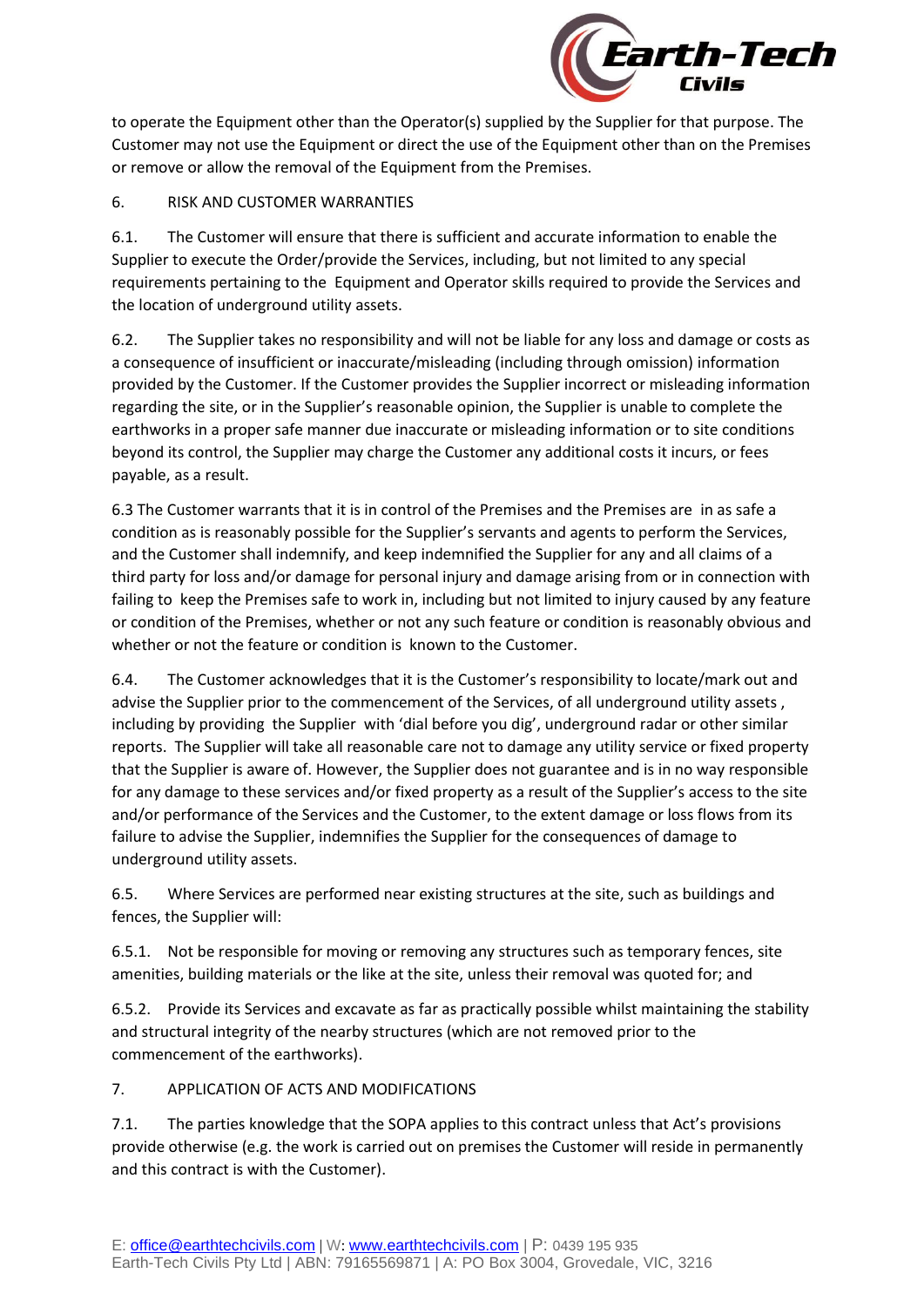

7.2. If the SOPA applies, the Supplier will, at a minimum, have rights to payment and assessment of claims for payment in accordance with that Act, but if this agreement provides for faster payment or more convenient resolution of disputes, the Supplier may at its sole discretion opt for the method under this agreement.

7.3. Issuing of an invoice for an interim or progress payment by the Supplier for the Services that the Supplier is entitled to make, pursuant to this agreement constitutes a payment claim pursuant to the SOPA.

7.4. If the DBCA applies to this agreement (as it involves domestic building work within section 5 of that Act including landscaping, retaining structures, work associated with the construction of a home including related to water supply, sewerage or drainage), the warranties contained in section 8 of the Act apply, but subject to the Customer having complied with clause 6.

7.5. If the ACL applies to this agreement, the guarantees provided for in section 60 – 62 apply as to the exercise of due care and skill, fitness for a particular purpose and the timeliness of supply, subject always to/to be read in light of the Customer's compliance (or non-compliance) with clauses 5 and 6 in this agreement.

7.6. If the ACL applies and the Services do not involve services of a kind ordinarily acquired for personal, domestic or household use or consumption, the Supplier's extent of liability for failure to comply with a guarantee contained in the ACL will be limited to the lesser of the cost of supplying the services again or payment of the cost of having the services supplied again.

7.7. Notwithstanding anything else contained in this Agreement, if the Customer unreasonably and unjustifiably (in the reasonable opinion of the Supplier) claims the Supplier's work on the Premises is not up to standard or not in accordance with the quote or Order, and refuses to pay an invoice issued by the Supplier, the Supplier has:

a. the right to payment of the invoice issued (subject to any right in the Customer to dispute payment later under the SOPA, or the general law); and

b. the right, at its discretion, to return to the Premises to fix any works or services which the Supplier wishes to fix.

Prior to returning to the Premises, as described in this clause, the Supplier may issue a fresh quote for any works the Supplier considers are additional to those originally contracted for by the Customer and the Customer will be deemed to have placed an order for those works and Services.

7.8. Except where the ACL applies, or there are mandatory warranties implied by the DBCA, to the maximum extent permitted by law, the Supplier will not have any liability to the Customer or a customer of the Customer, for loss and damage including fines, penalties, taxes (except GST) and any exemplary, aggravated or punitive damages, or damages for any indirect or consequential loss (including but not limited to loss of business, loss of revenue, loss of contract, loss of production, lost opportunity costs), legal costs and expenses (except reasonable legal costs awarded by a court)

## 8. CREDIT POLICY

8.1. Credit will only be granted at the sole discretion of the Supplier and upon submission of a completed credit application form by the Customer, which, if accepted by the Supplier, will make the Customer an Account Customer.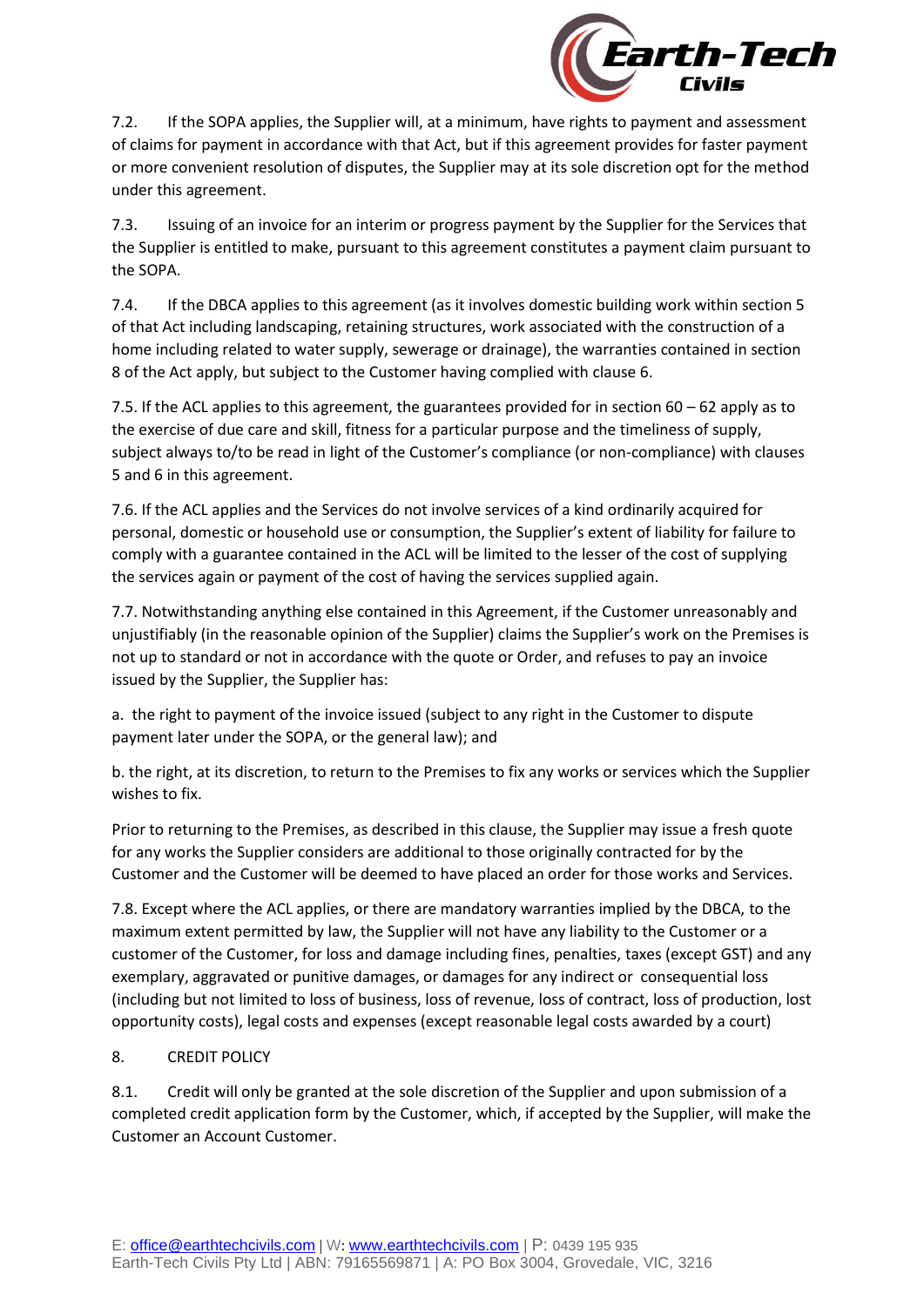

8.2. Account Customers must make full payment to the Supplier within seven (7) days from the date of issue of invoice, but will not normally be required to pay a deposit, unless the purchase of goods by the Supplier to be incorporated with the Services on the Premises is unusually large or the price for the Services is unusually large and the work unusually prolonged.

8.3. Any credit, or credit limit granted by the Supplier may be revised by the Supplier at any time and at its discretion.

8.4. The Supplier reserves the right to withdraw any credit facility upon any breach by the Customer of these terms and conditions or upon the Customer ceasing to trade and/or being subject to any legal proceedings and/or the Customer committing an act of insolvency.

8.5. The Customer agrees that upon such withdrawal, any and all monies owing on the account shall become immediately due and payable.

Account Customer's Privacy

8.6. The Customer agrees:

8.6.1. For the Supplier to obtain from a credit reporting agency a credit report containing personal credit information about the Customer in relation to credit provided by the Supplier.

8.6.2. That the Supplier may exchange information about the Customer with those credit providers either named as trade referees by the Customer or named in a consumer credit report issued by a credit reporting agency.

8.6.3. The Customer consents to the Supplier being given a consumer credit report to collect overdue payment on commercial credit (Privacy Act 1988).

9. DEFAULT

9.1. In this clause the "default date" is:

9.1.1. The day after the date by which payment of the Supplier's invoice(s) was due to be made by the Customer to the Supplier.

9.1.2. The day after the date of completion of the Services to the Customer and the Customer unreasonably disputes the quality of the work/Services.

9.2. In this clause the "outstanding balance" is the Price less any payments made by the Customer prior to the default date, or the sum of the Supplier's invoices to the Customer outstanding at the default date.

9.3. The Customer will be liable for a dishonoured cheque fee of \$40.00 for each cheque issued by the Customer and rejected by the Supplier's bank.

9.4. If the Supplier does not receive the outstanding balance by the default date the Customer will be liable for:

9.4.1. Interest on the outstanding balance from the default date at the rate of twelve per centum (12%) per annum calculated on a daily basis; and

9.4.2. An account keeping fee of \$15.00 to be charged at the end of each calendar month after the default date until the outstanding balance has been paid; and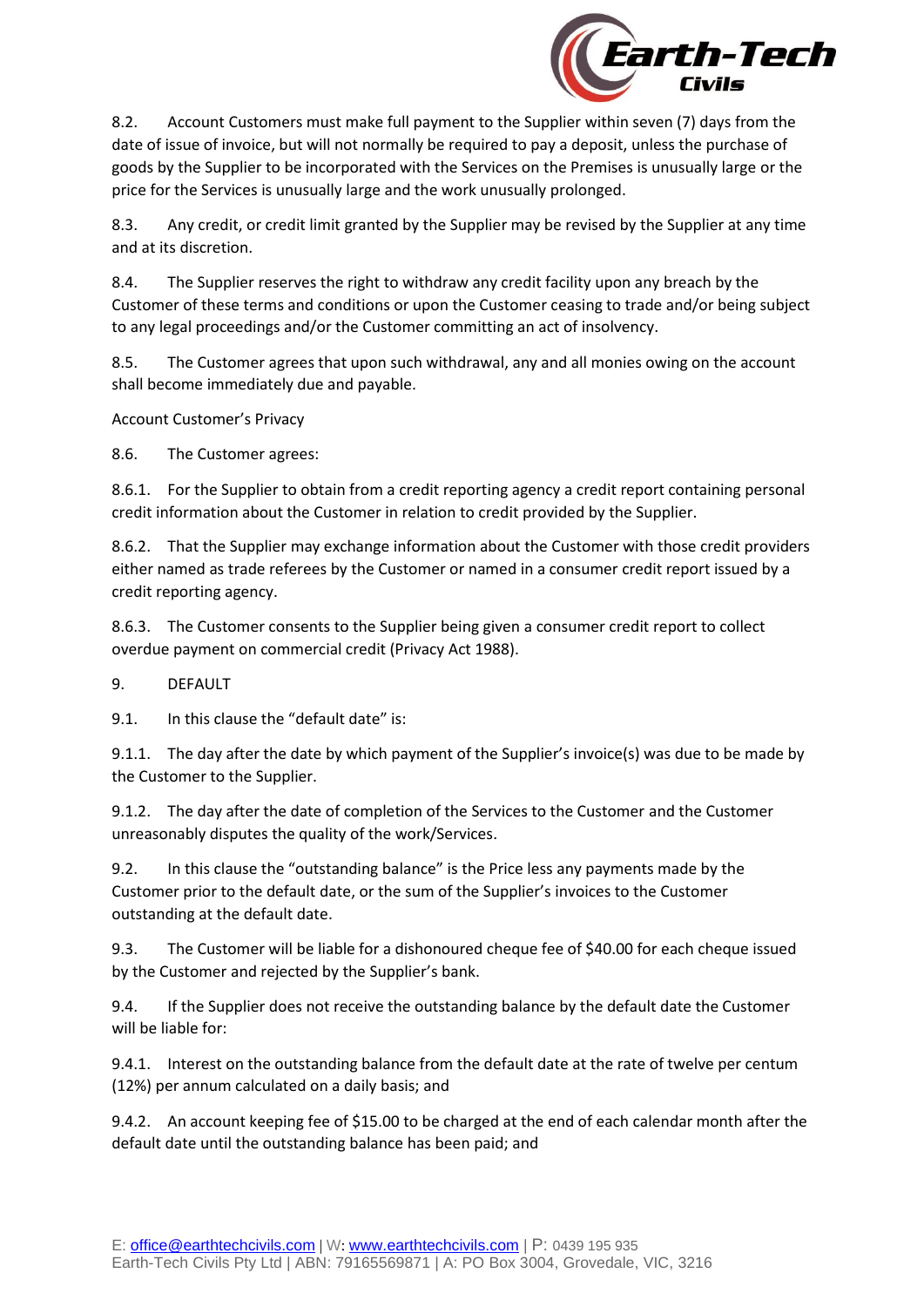

9.4.3. Any debt collection or recovery costs, including the Supplier's reasonable legal fees, incurred by the Supplier; and if the Supplier engages a debt collection agency, Supplier's debt collection agency ("the agency") charges commission on a contingency basis then the Customer shall pay as a liquidated debt the commission payable by the Supplier to the agency, at the agency's prevailing rate as if the agency achieved one hundred per cent recovery.

(n.b In the event the agency is Prushka Fast Debt Recovery the applicable commission rate for the amount unpaid is as detailed on the website www.prushka.com.au).

## 10. FORCE MAJEURE

The Customer acknowledges that the Supplier shall not be liable for, and the Customer releases the Supplier from, any loss and damage incurred as a result of any cause or circumstance beyond the Supplier's reasonable control which delays, or prevents provision of the Equipment and Services, including but not limited to machinery breakdown, fuel delivery strikes, Covid or other pandemic event, motor vehicle accidents, floods, earthquakes, storms, or other inclement weather preventing work, explosions, fires or other natural disaster, acts of war, terrorism, riots, civil commotion, sabotage, failure of the Internet or telephone services .

# 11. EXCLUSIONS LIMITATIONS AND CLAIMS

11.1. The Supplier accepts that the Customer's rights and remedies under any engagement under these terms and conditions, arising from a warranty against defects, are in addition to other rights and remedies under any applicable law.

11.2. The Supplier does not purport to restrict, modify or exclude any liability that cannot be excluded under the Australian Consumer Law contained in Schedule 2 of the Competition and Consumer Act 2010 (Cth) as may be amended from time to time. Nothing in these terms and conditions is to be read as intended to have the effect of contravening any applicable provisions of the Competition and Consumer Act 2010 (Cth) or the Fair Trading Acts in each of the States and Territories of Australia which might cause the Supplier to commit an offence under those Acts.

11.3. Claims by the Customer for alleged defects in Services/works should be made in two of the following ways (ie one at least being in writing):

11.4.1. The Customer must send the claim in writing to the Supplier's business address at 38 Breamlea Rd Connewarre Vic 3227

11.4.2. The Customer must email the claim to the Supplier's email address office@earthtechcivils.com; or

11.4.3. The Customer must contact the Supplier on the Supplier's business number 0439 195 935.

And, the claim should specify all relevant detail as to how it is said the Services have not met the standard required under the terms and conditions/by law.

## 12. TERMINATION AND CANCELLATION

Cancellation by Supplier

12.1. The Supplier may, if the Customer, including on any other jobs with the Supplier:

a. behaves in a way which is in breach of contract, or leads the Supplier (reasonably) to believe payment will not be forthcoming for the Services;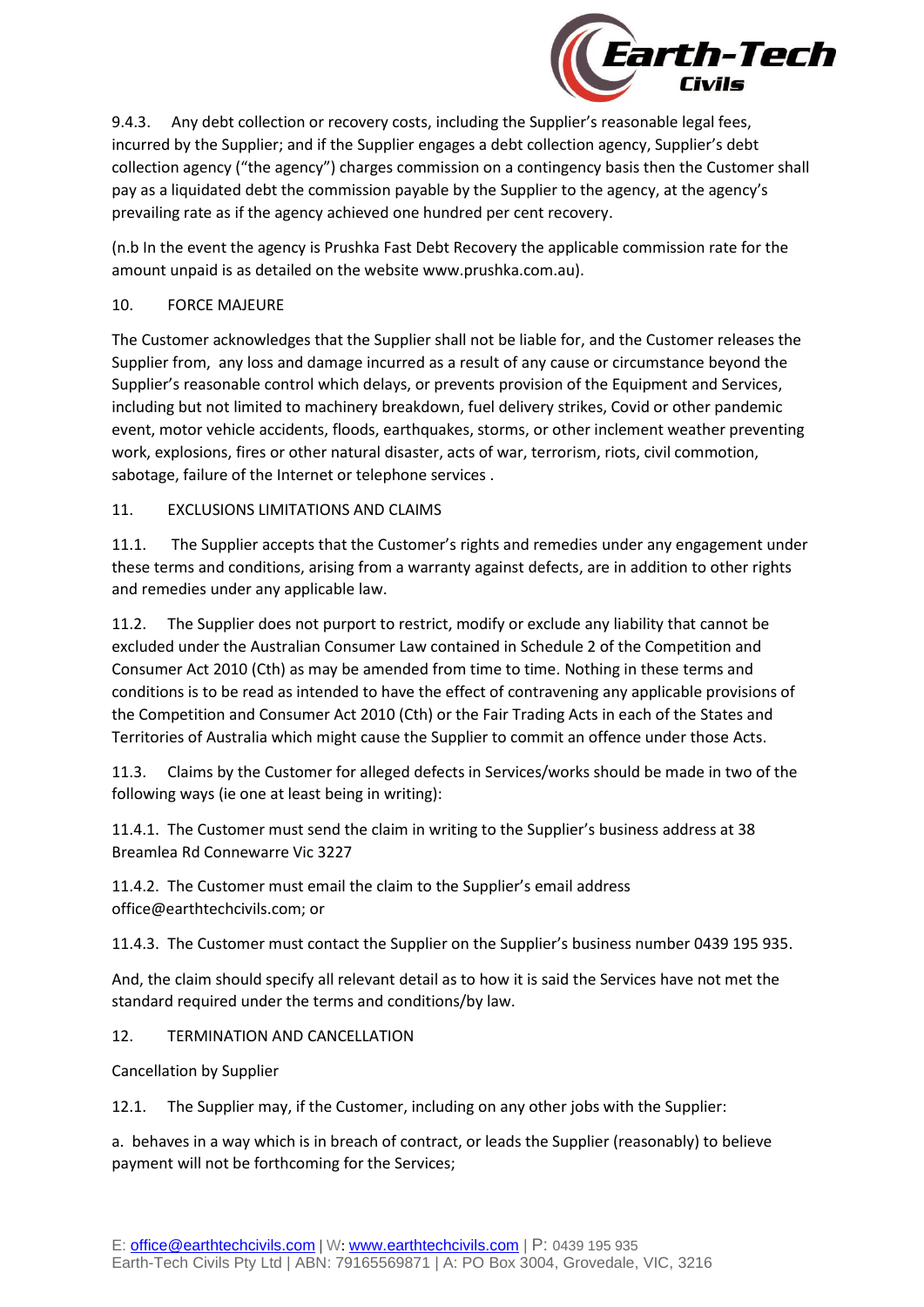

b. cancel any Order to which these terms and conditions apply by providing no less than seventy two (72) hours' notice to the Supplier before payment of the Price in full is made by the Customer;

c. without the need for default or other behaviour by the Customer, by giving written notice to the Customer.

On giving such notice the Supplier shall repay to the Customer any deposit or sum advanced in respect of the Price. The Supplier shall not be liable for any loss and damage whatsoever arising from such cancellation.

12.2. Without prejudice to the Supplier's other remedies at law, the Supplier shall be entitled to cancel all or any part of any Order of the Customer which remains unfulfilled and all amounts owing to the Supplier shall, whether or not due for payment, become immediately payable in the event that:

12.2.1. Any money payable to the Supplier becomes overdue whether for Services under this contract or another contract with the Customer; or

12.2.2. The Customer becomes insolvent, convenes a meeting with its creditors or proposes or enters into an arrangement with creditors, or makes an assignment for the benefit of its creditors; or

12.2.3. A receiver, manager, liquidator (provisional or otherwise) or similar person is appointed in respect of the Customer or any asset of the Customer; or

12.2.4. . The Customer behaves in a way which is in breach of contract, or leads the Supplier (reasonably) to believe payment will not be forthcoming for the Services.

Cancellation by Customer

12.3. The Customer may cancel any Order by providing no less than forty eight (48) hours' notice of the cancellation to the Supplier prior to the time the Services were due to be supplied to the Customer.

12.4. In the event that the Customer cancels the Order without providing the requisite notice, the Customer shall be liable for any loss and damage suffered by the Supplier, but limited to the Price of the Order cancelled.

12.5. The Supplier may retain any deposit or other sum paid by the Customer in respect of the Price of the Order and offset such sum or deposit in satisfaction or partial satisfaction of any loss and damage suffered by the Supplier as a result of the Customer's late cancellation of the Order.

13. PERSONAL PROPERTY SECURITIES ACT 2009 (CTH) ("PPSA")

13.1. This agreement is a security agreement for the purposes of the PPSA, which has the effect of creating a security interest in favour of the Supplier over the Equipment.

13.2. If the timeframe during which the Supplier's Equipment could remain on the Premises exceeds or could exceed (if renewed) one year then the security agreement is deemed to be a PPS lease, and the security interest acquired by the Supplier is a purchase money security interest ("PMSI") over the Hire Equipment.

13.3. The security interest will continue to apply as an interest in the collateral for the purposes of PPSA with priority over all subsequently registered or unregistered security interests.